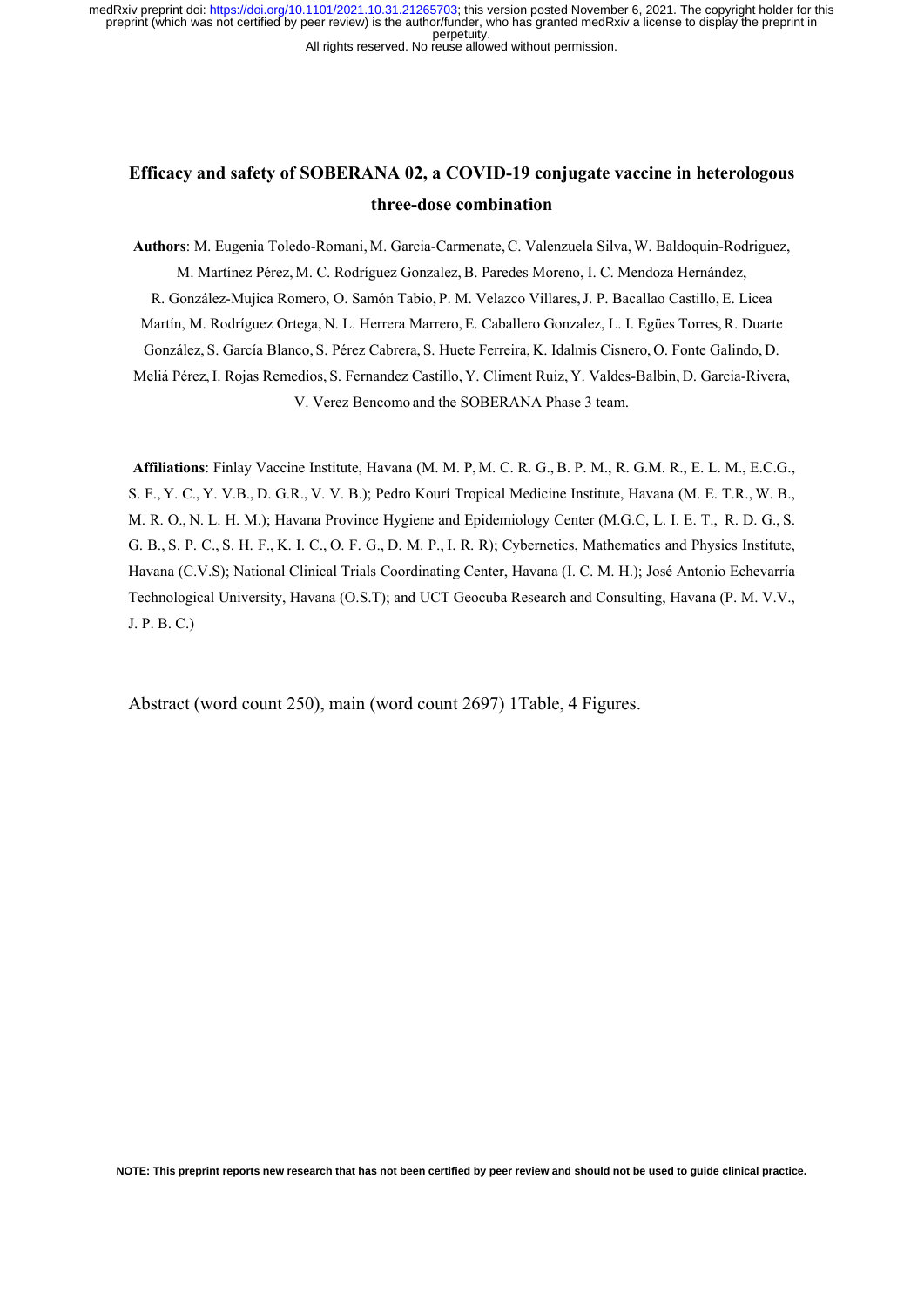# **ABSTRACT**

Background: SOBERANA 02 is a COVID-19 conjugate vaccine (recombinant RBD conjugated to tetanus toxoid). Phase 1 and 2 clinical trials demonstrated its high immunogenicity, promoting neutralizing IgG and specific T-cell response. A third dose, of SOBERANA Plus (RBD-dimer), further increased the specific anti-RBD neutralizing antibodies.

Methods: In a randomized, double-blind, placebo-controlled, phase-3 trial (https://rpcec.sld.cu/trials/RPCEC00000354-En) we randomly assigned 44 031 participants, aged 19–80 years to three groups to receive a) two doses, SOBERANA 02, or b) two doses, SOBERANA 02 and a third dose, SOBERANA Plus, or c) placebo. Study endpoints are vaccine efficacy (VE) evaluated through confirmed symptomatic COVID-19 and safety. During the trial, the SARS CoV-2 isolates in Havana were 74.0 %  $\beta$ , shifting gradually to  $100\%$  δ.

Results: Two doses of SOBERANA 02 protected against symptomatic COVID-19: 43 cases in the two-dose group (14 371) vs. 155 in the placebo group (14 403), VE 71.0%, adjusted (CI 95%, 58.9–79.1). The heterologous three-dose combination increased the protection: 15 cases in the vaccine groups (13 833) vs. 155 in the placebo group (14 303), VE 92.4%, adjusted (CI 95%, 86.9–95.6%). For the two-dose schedule, VE against severe COVID-19 was 63.0% and for death, 59.0%; for the heterologous three-dose schedule, VE was 100% in both cases.

Conclusions: This is the first phase-3 study of a three-dose, heterologous COVID-19 vaccine. Two doses of SOBERANA 02 were safe and attained efficacy of 71.0% in the adult population 19-80 y/o; incorporating SOBERANA Plus increased efficacy from 71.0 % to 92.4%.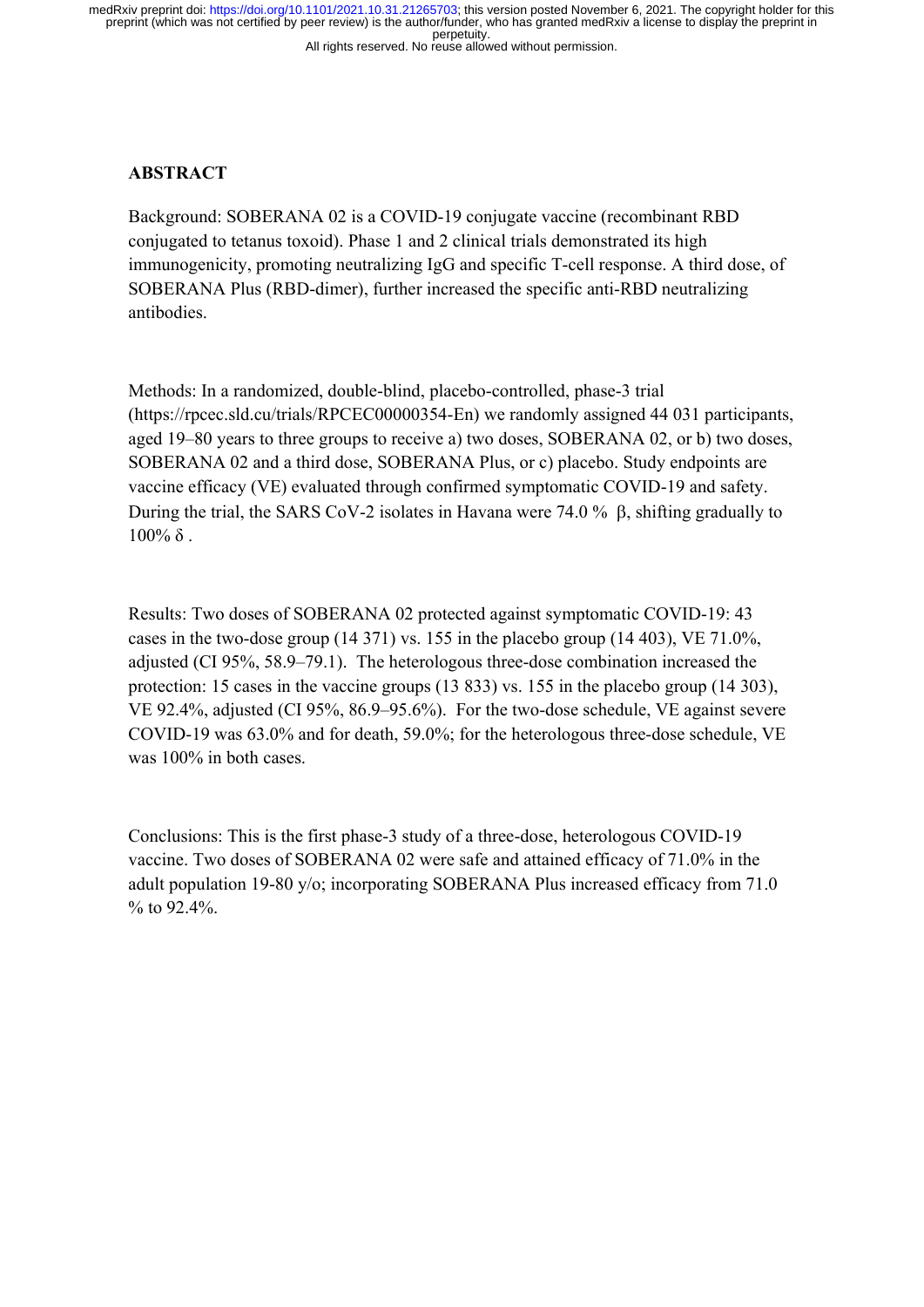# All rights reserved. No reuse allowed without permission.

#### **Introduction**

Vaccination represents the main tool in the fight against COVID-19 pandemic. Vaccination speed is critical to control the emergency and the spread of new virus variants. [1] SOBERANA 02 is the first conjugated vaccine developed for SARS CoV-2. The antigen is the recombinant receptor binding domain (RBD) protein conjugated chemically to tetanus toxoid (TT) in a molar ratio 6/1.[2] The development of protein-polysaccharide conjugation technology in the 1980s furnished safe, highly immunogenic novel pediatric vaccines against *Haemophilus influenzae* type b [3]. Other conjugate vaccines based on carbohydrate antigens are in use in the pediatric population for *Neisseria meningitidis* and *Streptococcus pneumoniae* [4, 5, 6, 7]. None is for SARS CoV-2 prevention.

A single dose of SOBERANA Plus is an excellent booster of natural immunity in convalescent COVID-19 patients[8] through a mechanism called hybrid immunity [9]. In phase 1 and 2a clinical trials, two doses of SOBERANA 02 induced neutralizing antibodies and B and T-cell memory with a typical IFN $\gamma$  secretion, Th1 pattern. [10] SOBERANA Plus—as a third dose—significantly increased neutralizing anti-RBD IgG. These results were confirmed in a phase 2b clinical trial, paving the way to launch the phase 3 trial. This phase 3 trial (IFV/COR/09 number, RPCEC00000354) evaluates the safety and efficacy of two immunization regimes: a) two doses of SOBERANA 02 and b) its heterologous combination with SOBERANA Plus as the third dose. These are the results of the final analyses.

## **Methods**

# **Study Design, Oversight and Ethics**

A double-blind, randomized, placebo-controlled, stratified, case-driven phase 3 clinical trial recruited adult participants in medically stable condition from 48 sites in eight Havana municipalities. Participants recruited March 8–31, 2021 by community family doctors provided written informed consent. The trial adheres to the principles of the Helsinki Declaration and to the International Council for Harmonization's Good Clinical Practice guidelines. The Cuban Ministry of Health's Central Research Ethics Committee was appointed *ad hoc* for this trial. It approved the protocol (Clinical Trials IFV/COR/09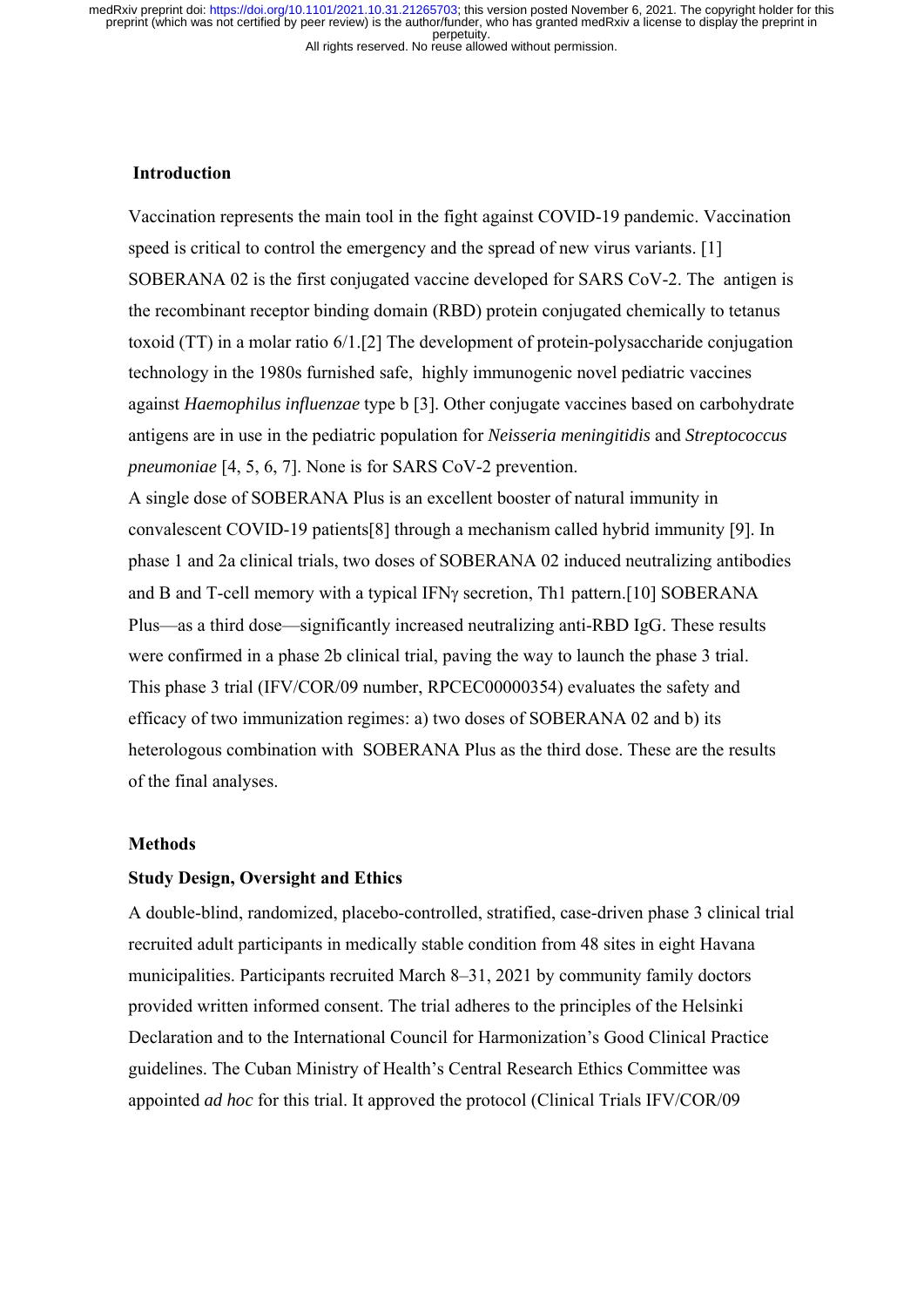number, RPCEC00000354) and the consent forms. (Details on procedures are provided in the protocol and Supplementary Information (SI) available upon publication).

The Cuban National Clinical Trials Coordinating Center (CENCEC) monitored the trial in terms of adherence to the protocol and Good Clinical Practice as well as data accuracy. An unblinded independent data and safety monitoring board (IDSMB) continuously monitored safety and conducted interim analysis (IA). The trial was designed, conducted and sponsored by the Finlay Vaccine Institute. Data analysis and interpretation were performed by the research team. The SOBERANA 02 team collected data and contributed to their interpretation.

## **Participants, randomization and data blinding**

Volunteers aged 19–80 years were screened for eligibility at clinical sites. A full list of exclusion criteria is provided with the study protocol available upon publication. Three groups were formed to receive two doses of SOBERANA 02 (group A); two doses of SOBERANA 02 followed by a third dose of SOBERANA Plus (heterologous scheme, group B); and placebo (two doses) administered 28 days apart. Randomization into study arms (A and B) and placebo was done on day 0 at a 1:1:1 ratio using a site stratified random and previously defined risk strata (19–64 years without risk comorbidities, 19–64 years with risk comorbidities and ≥65 years). Participants at risk of severe COVID-19 disease were defined in the protocol available upon publication. In the event of a medical emergency requiring acute intervention, unmasking was planned after approval by the responsible investigator and IDSMB knowledge.

### **Trial vaccines/placebo**

SOBERANA 02 antigen is the recombinant SARS-CoV-2 RBD  $(25 \mu g)$ , chemically conjugated to TT in a molar ratio  $\sim 6/1$  and adsorbed on 500 µg alumina [2]. SOBERANA Plus was develop as a universal booster; the antigen is dimeric RBD  $(50 \mu g)$  adsorbed on  $1250 \mu$ g alumina [11]. The placebo contained all ingredients except the active principle. Vaccine and placebo were indistinguishable to ensure product masking. Both were stored at 2° to 8°C and distributed daily to clinical sites by specialized logistics personnel. **Safety**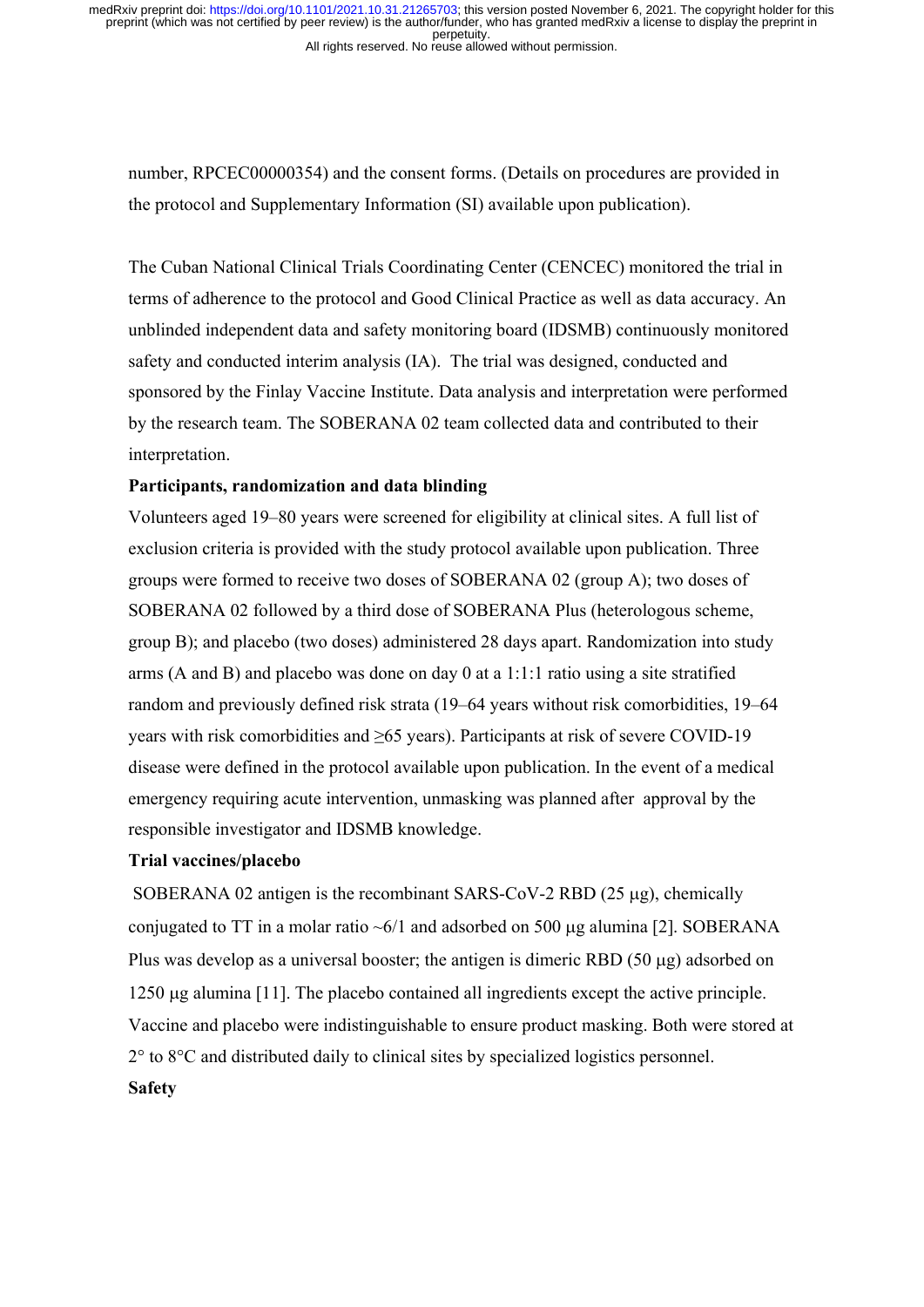AEs were classified as solicited and unsolicited; as mild, moderate and severe; and vaccine related or non-related. Frequencies were calculated after each vaccine/placebo dose: solicited local and systemic, during 7 days; unsolicited, during 28 days; leading to protocol discontinuation, demanding medical attention or classified as serious, during 30 days. IDSMB continuously monitored COVID-19 and severe COVID-19 cases. Safety was evaluated in the "Safety Population"(SP): participants receiving at least one dose of the vaccine candidates or placebo.

#### **Efficacy**

The primary endpoint was VE in preventing occurrence of symptomatic COVID-19 confirmed by positive SARS-CoV-2 RT-PCR nasopharyngeal swab (RT-PCR), with onset at least 14 days after the last injection in the per-protocol population (PPP). Primary endpoint was judged blinded by COVID-19 hospital doctors, reviewed by specially trained doctors and finally by the study's Principal Investigator (PI).

COVID-19 symptomatic disease was considered if participants had at least one major symptom or sign or two minor symptoms (major signs or symptoms: dyspnea, oxygen saturation ≤92%, persistent thoracic pain, neurological disorders, clinical or radiographic evidence of pneumonia; minor symptoms: fever, chills, myalgia, headache, sore throat, running nose, diarrhea/vomiting, myalgia, malaise, cough, dysgeusia/anosmia). RT-PCR was conducted by the SARS CoV-2 national reference laboratory at the Pedro Kourí Tropical Medical Institute, Havana, Cuba. Participants with symptoms or reporting direct contact with a positive RT-PCR person were referred to a COVID-19 hospital designated by the Ministry of Public Health and advised to show their "study identity card". After a positive RT-PCR, they were hospitalized and followed daily to assess symptom severity, until hospital discharge upon negative RT-PCR and symptom resolution. VE at the primary endpoint was evaluated across risk strata for severe disease (19–64 years without risk comorbidities; 19–64 years with risk comorbidities; and  $\geq 65$  years), sex (female/male), and skin color (white, black and mixed-race). Secondary outcomes for VE were severe systemic confirmed COVID-19 disease (serious or critical), defined by one of the following criteria: polypnea; x-ray infiltration/condensation, pulmonary echography; oxygen saturation ≤90% or assisted mechanical ventilation (serious disease), acute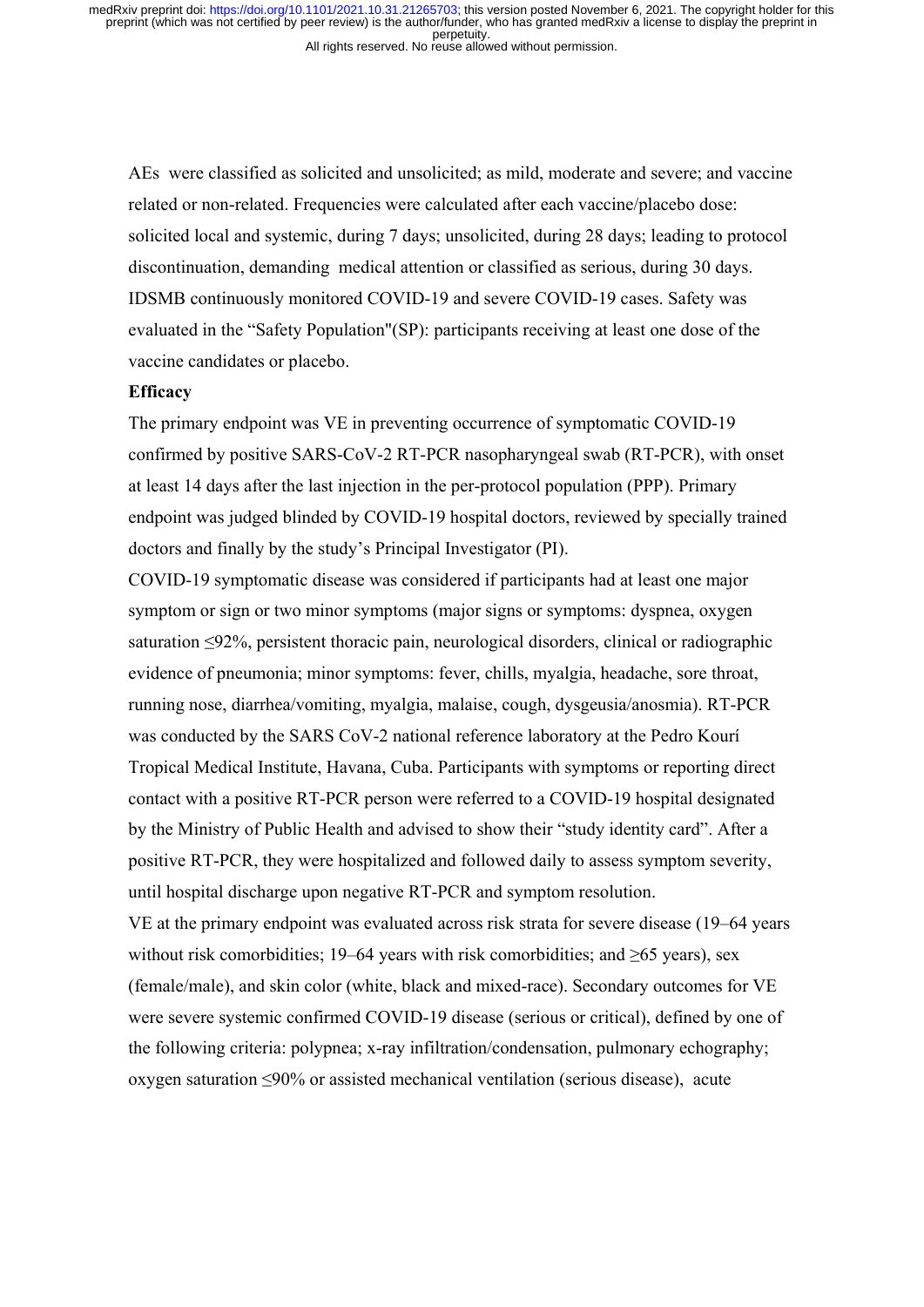respiratory distress syndrome or evidence of septic shock (critical disease). (Other secondary outcomes are included in SI upon publication).

# **Statistical analysis**

To evaluate the primary VE endpoint, the trial was designed with the hypothesis that the risk of symptomatic disease is reduced >60% compared to placebo group. The lower limit of the 95% confidence interval (CI) was  $\geq$ 30%, which points to the rejection of the null hypothesis (that the efficacy of either vaccination scheme is  $\leq 30\%$ )[12]. VE was calculated as percentage reduction in the hazard ratio (HR) as VE=100  $\times$  (1 –HR) %, in the vaccine groups as compared with placebo, separately, with HR estimated from a stratified Cox proportional hazards model. The design required achieving 90% power (and 2.5% 1-sided type I error) to detect a HR of 0.4 (VE >60% to reduce the risk of symptomatic disease compared to placebo), with a null hypothesis HR of 0.7. VE bounds were derived using a Lan-DeMets O'Brien-Fleming approximation spending function. Two interim analyses (IA) were planned at detection of 53 and 106 symptomatic cases meeting the primary outcome definition more than 14 days after the last dose of the corresponding schedule.

A stopping criterion due to unacceptable toxicity (frequency  $>1\%$ ) was evaluated iteratively, with a Bayesian algorithm (SI upon publication).

## **Results**

### **Trial Population**

Recruited participants (44 031) underwent randomization (mean age: 48 years, 52% female,  $18\% \ge 65$  years, 28% 19–64 years with comorbidities) as follows: group A: 14 679 (two doses, SOBERANA 02), group B: 14 677 (three doses heterologous schedule) and group C: 14 675 (placebo) (Fig. 1). Demographic characteristics were balanced between placebo and intervention groups (Table 1). The racial or ethnic proportions were representative of Cuban demographics. Evidence of previous SARS-CoV-2 infection at baseline as detected by serologic rapid test was present in 0.4% of participants.

173 participants withdrew consent and did not receive the second dose and 286 did not receive the third dose. Participants were excluded when detected positive by RT-PCR before receiving the second dose (407 participants) and before the third dose (123 participants). Primary efficacy and safety were analyzed in PPP and SP respectively. The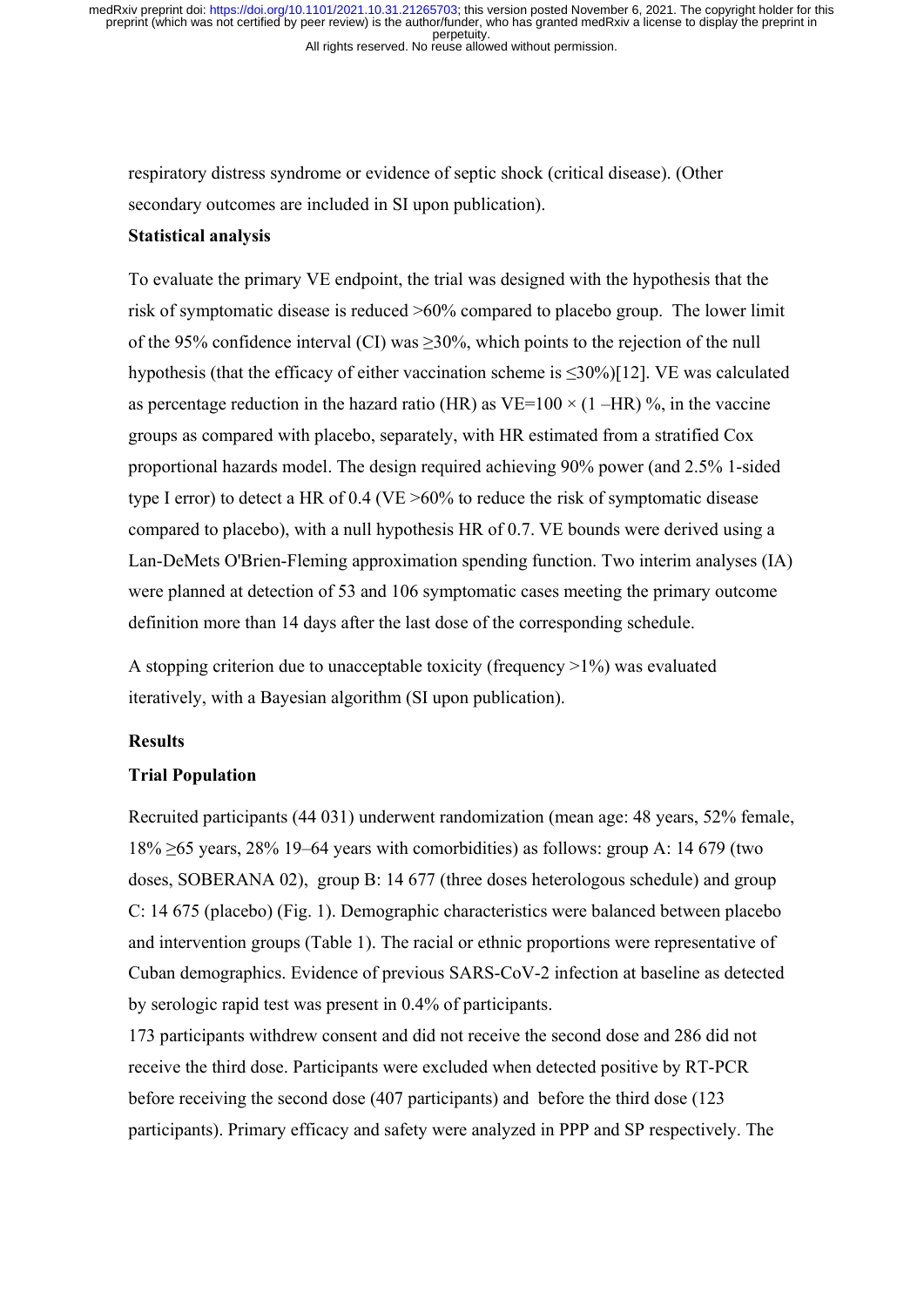All rights reserved. No reuse allowed without permission.

primary VE analysis included 42 557 participants receiving the first injection: group C (placebo)  $(14\,303)$ , group A  $(14\,371)$  and group B  $(13\,883)$ ; 1474 participants were excluded from the PPP (Fig. 1): placebo group (372), group A (308) and group B (794). Median follow-up was 50 days (range, 0–156) and 121 days (range, 0–136) after the third dose.

#### **Safety**

Solicited AEs at injection site occurred more frequently in the vaccine group than in the placebo group after both the first dose (7.7%, vs. 2.6%) and the second dose (1.9%, vs. 0.44%) (Fig. 2). After the third dose, frequency of subjects with AEs at injection site was 0.3%. In the vaccine groups  $(A + B)$ , injection site events were predominantly grade 1 in severity and lasted a median of 1 day after the first and second dose, and 2 days after the third dose. The most common injection site AE was pain after injection (2.6% vs. 8.2% in placebo and vaccine, respectively at any time). Delayed injection site reactions were noted in 21 participants (0.05%) after the first dose, 5 (0.01%) after the second dose and 1 after the third dose (0.01%). Reactions were characterized by erythema, induration, and warmth, swelling and pain, and all resolved over the following day (IQR percentiles 25-75: (0.5-2)) Solicited systemic AEs occurred more often in the vaccine groups than in the placebo group after both the first dose  $(2.0\% \text{ vs. } 1.6\%)$  and the second dose  $(0.8\% \text{ vs. } 0.2\%)$  and were 0.1% after the third dose. Their severity in the vaccine groups changed slightly; for grade 2 events, from 6.5% after the first dose to 8.8% after the second dose; for grade 3, from 0.6% to 0.4%. Solicited systemic AEs in the vaccine groups lasted a median of 1 day after the first and second doses, and 2 days after the third dose.

Both solicited injection-site (7.1% vs. 5.1%) and systemic AEs (2.4% vs. 2.2%) were more common among younger participants (19-64 years) than in those  $\geq 65$  years. group. AE frequency reported during the 28 days following each injection was similar in all groups: grade 3 AEs in the placebo group (3.8%), in the vaccine groups (3.4% and 4.2%, for groups A and B, respectively) and serious AEs (7.9%, 6.7% and 6.7% in placebo, A and B groups respectively).

All-cause mortality was unbalanced, 9 and 11 (0.1% for group A and B, among vaccine recipients) and 24 (0.2%) in placebo recipients.

# **Efficacy**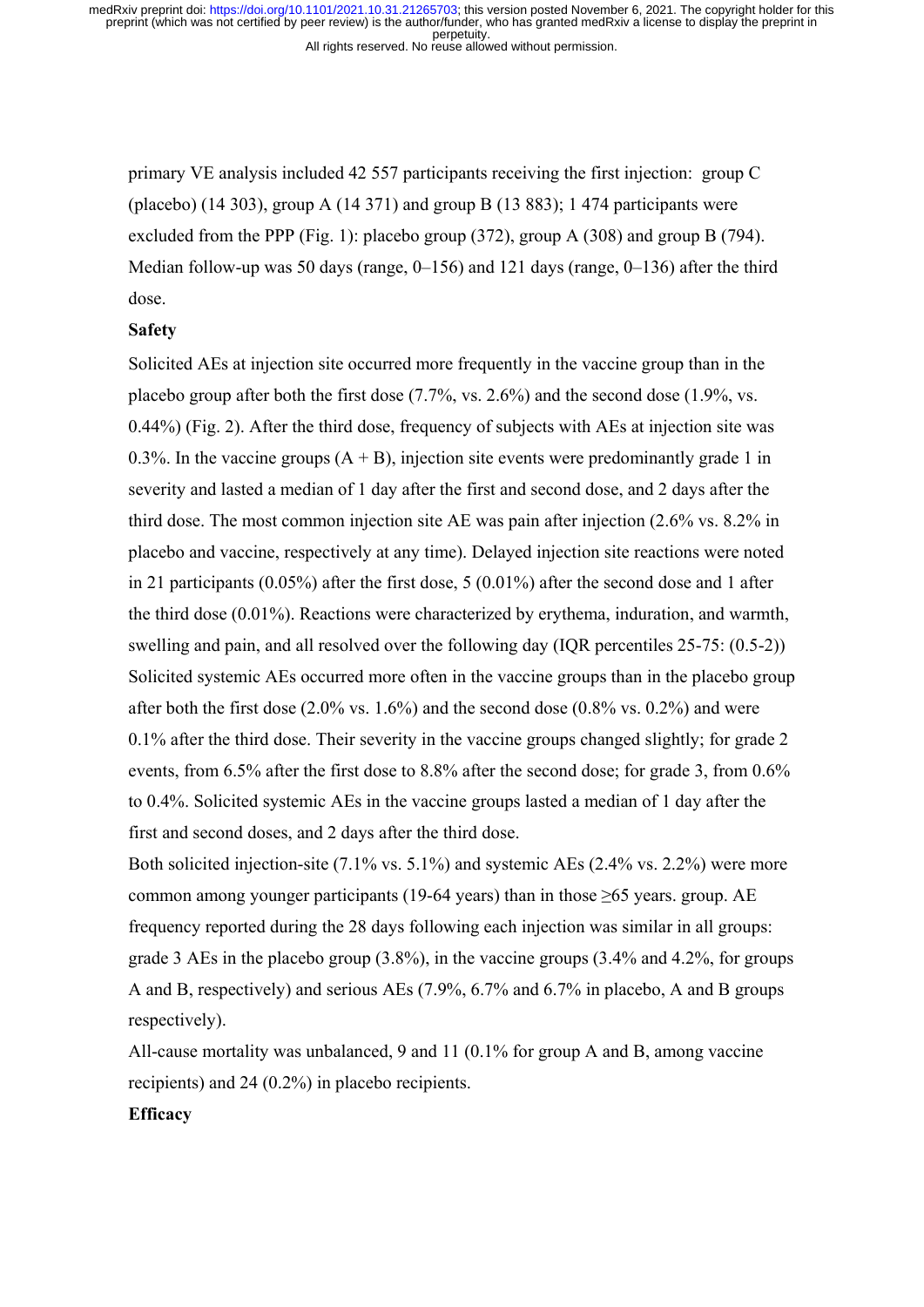All rights reserved. No reuse allowed without permission.

The final analysis of the two-dose schedule detected 198 cases of COVID-19: 43 in vaccine group A (0.8 per 1000 person-years; 95% CI, 0.6–1.1) and 155 in the placebo group (2.7 per 1000 person-years; 95% CI, 2.3–3.2), indicating 71.0% VE (95% CI, 58.9– 79.1%; P<0.001) for prevention of symptomatic SARS-CoV-2 infection as compared to placebo (Fig. 4A).

The final analysis of the three-dose schedule registered 170 cases of COVID-19: 15 cases in vaccine group B, (0.1 per 1000 person-years; 95% CI, 0.1 to 0.1) and 155 cases in the placebo group, indicating 92.4% VE (95% CI, 86.9–95.6%; P<0.001) for prevention of symptomatic SARS-CoV-2 infection as compared to placebo (Fig. 4B). For the two-dose schedule, VE for prevention of severe COVID-19 was 63.0% (2/14731 cases in group A vs 6/14303 cases in placebo), and for heterologous three-dose schedule, 100% (0/13883 cases in group B vs 6/14303 cases in placebo). VE for prevention of COVID-19 death was 59.0% for the two-dose schedule (3/14731 cases in group A vs 8/14303 cases in placebo) and 100% for heterologous three-dose schedule (0/13883 cases in group B vs 8/14303 cases in placebo).

# **Discussion**

SOBERANA 02 conjugate vaccine is a safe and efficacious vaccine for prevention of symptomatic COVID-19 in the adult population aged 19–80 years. The trial was planned for measuring >60% expected efficacy by protocol at a time when the original SARS CoV-2 strain was predominant in Havana, the trial site. In fact, the two-dose VE of 62% was attained in the IA during predominant transmission of  $\beta$  VOC (74% of isolates in Havana) carrying the E484K mutation that substantially reduces its neutralization by antibodies in sera of convalescent and vaccinated persons.[13] At the final analysis, a shift from β VOC to  $\delta$  VOC was already apparent in Havana. [14] A higher two-dose VE of 71% was obtained for prevention of symptomatic disease. The heterologous third dose of SOBERANA Plus showed 91.2% VE at IA, which slightly increased to 92.4% at final analysis. It is noteworthy that VE was invariably high independently of the circulating VOC. A very favorable safety profile was revealed within a median safety follow-up of  $\sim$ 2 months after full vaccination. It was characterized by mild, transient, local reactogenicity and absence of serious vaccine-related AEs. Unlike other vaccines, systemic AEs were not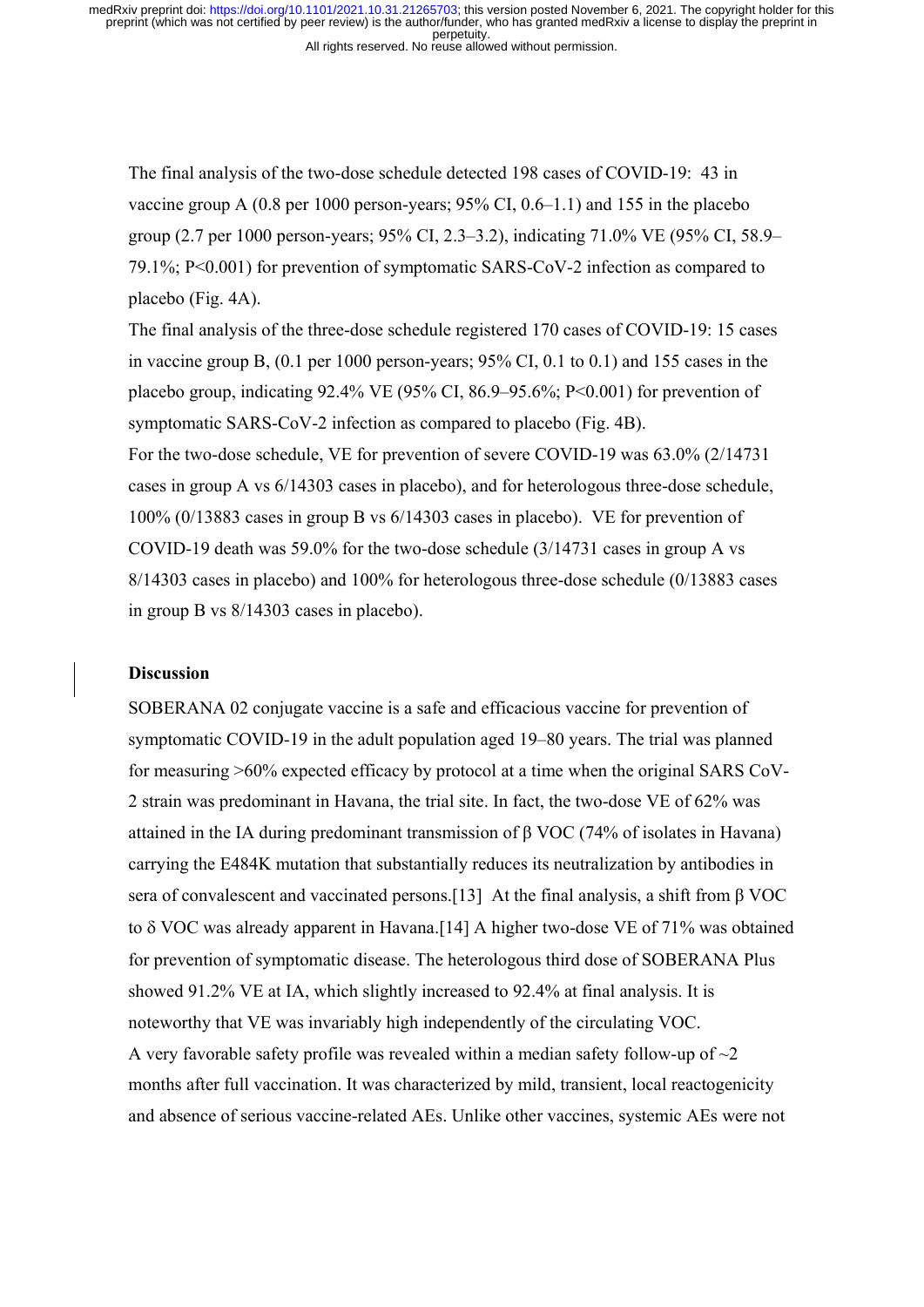All rights reserved. No reuse allowed without permission.

predominant. Noteworthy is the fact that local AEs reported substantially reduced for the third dose (SOBERANA Plus). This vaccine was previously evaluated in SARS CoV-2 convalescents. [8] The remarkable safety profile and the increased efficacy attained here confirm its potential as a universal booster; it was highly efficient in preventing severe disease and death, attaining 100 %.

In this study, final VE was computed 14 days after the last immunization; that is, for participants receiving the three-dose heterologous schedule, on day 70 post first immunization. The main limitation of this study—as of most phase 3, COVID-19 VE studies—is the narrow time window for VE evaluation. Immunity's waning over time and its impact on efficacy are key aspects that deserve priority attention. Currently, we are following protection evolution over time, as well as vaccine behavior towards new circulating variants; these aspects will be addressed in forthcoming papers. In conclusion, the conjugate vaccine SOBERANA 02 was efficacious and induced crossprotection during a dominant circulation of the VOC  $\beta$  and VOC  $\delta$ . The third heterologous dose of SOBERANA Plus increased efficacy to an outstanding 92.4 % for prevention of severe disease.

Taken together, our findings indicate that SOBERANA 02 is a promising vaccine that can be used in a two-dose regime or in heterologous three-dose combination with SOBERANA Plus to address the COVID-19 pandemic in the adult population. Its safety profile and efficacy also suggest potential for use in pediatric age groups.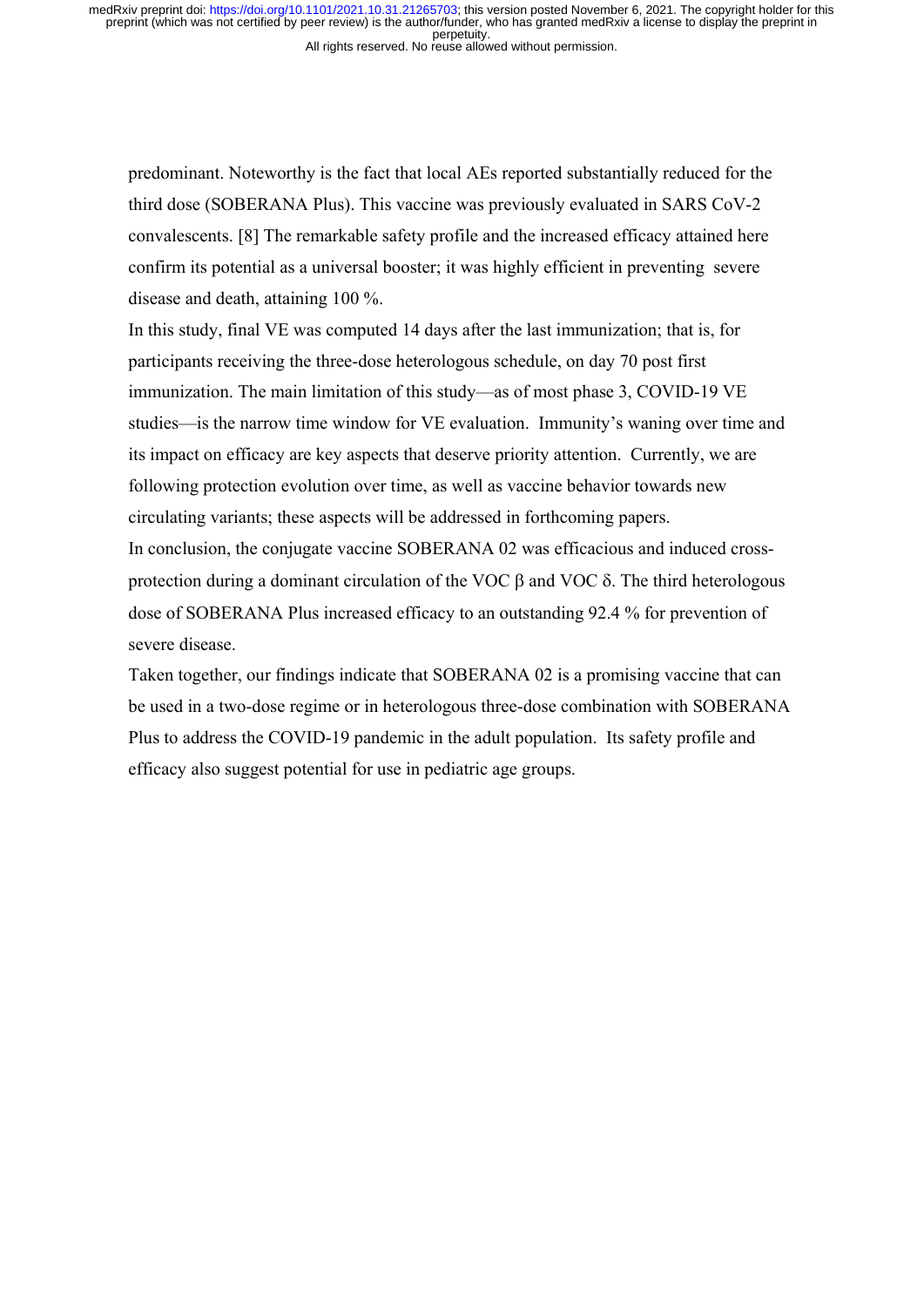#### All rights reserved. No reuse allowed without permission.

#### **[Disclosures]**

Supported by the Finlay Vaccine Institute, BioCubaFarma and the Fondo Nacional de Ciencia y Técnica (FONCI-CITMA-Cuba, contract 2020-20).

Disclosure forms provided by the authors are available with the full text of this article upon publication.

A data sharing statement provided by the authors is available with the full text of this article upon publication.

#### **[Acknowledgments]**

We especially thank all the volunteers who participated in the trial and the members of the SOBERANA-Phase 3 clinical trial team (listed in the Supplementary Information upon publication) for their dedication and contributions to the trial.

We also thank IDSMB members: N. A. Jimenez Perez (Chair and Clinical Expert) and C. M. Fonseca Gómez (Clinical Expert) from Pedro Kourí Tropical Medicine Institute , G. María Suárez Formigo (Immunologist Expert) and P. Lorenzo-Luaces Alvarez (Statistic Expert) from Center for Molecular Immunology, M. Martínez Cabrera (Clinical Expert) from the Ministry of Public Health.

We also thank Rolando Pérez, Ileana Morales, and Eduardo Martínez (BioCubaFarma), for their advice and support, and Lila Castellanos for scientific advice and corrections.

## **References**

4 Astronomo RD, Burton DR. Carbohydrate vaccines: developing sweet solutions to sticky situations? Nat Rev Drug Discov. 2010;9(4):308–24.

<sup>7</sup> Goldblatt D. The indirect effect of pneumococcal conjugate vaccine. Lancet Glob Health. 2017;5(1):e6-7.

8 A. Chang‐Monteagudo, R. Ochoa‐Azze, Yanet Climent‐Ruiz et al. A single dose of SARS‐CoV‐2 FINLAY‐FR‐1A vaccine enhances neutralization response in COVID‐19 convalescents, with a very good safety profile: An open‐label phase 1 clinical trial, The Lancet Regional Health‐Americas, https://doi.org/10.1016/j.lana.2021.100079

<sup>1</sup> P. R. Krause, T.R. Fleming, I. M. Longini, R. Peto, S.Briand, D.L. Heymann, et al., SARS‐CoV‐2 Variants and Vaccines, N Engl J Med 2021; 385:179‐186

<sup>2</sup> Y. Valdes‐Balbin et al., SARS‐CoV-2 RBD‐Tetanus Toxoid Conjugate Vaccine Induces a Strong Neutralizing Immunity in Preclinical Studies, ACS Chem. Biol. 2021, 16, 7, 1223–1233, https://doi.org/10.1101/2021.02.08.430146.

<sup>&</sup>lt;sup>3</sup> Schneerson R, et al. Haemophilus influenzae type B polysaccharide-protein conjugates: Model for a new generation of capsular polysaccharide vaccines. Prog Clin Biol Res 1980, 47, 77–94

<sup>&</sup>lt;sup>5</sup> Costantino P, Rappuoli R, Berti F. The design of semi-synthetic and synthetic glycoconjugate vaccines. Expert Opin Drug Discov. 2011;6(10):1045–66.

<sup>6</sup> R. Mettu, Ch.‐Yun Chen, Ch.‐Yi Wu, Synthetic carbohydrate‐based vaccines: challenges and opportunities, Journal of Biomedical Science (2020) 27:9

<sup>&</sup>lt;sup>9</sup> Y. Chen, P. Tong, N. B. Whiteman et al., Differential antibody dynamics to SARS-CoV-2 infection and vaccination, bioRxiv preprint doi: https://doi.org/10.1101/2021.09.09.459504

<sup>&</sup>lt;sup>10</sup> Maria E. Toledo-Romani et al., Safety and Immunogenicity of anti-SARS CoV-2 vaccine SOBERANA 02 in homologous or heterologous scheme , Vaccine, Submitted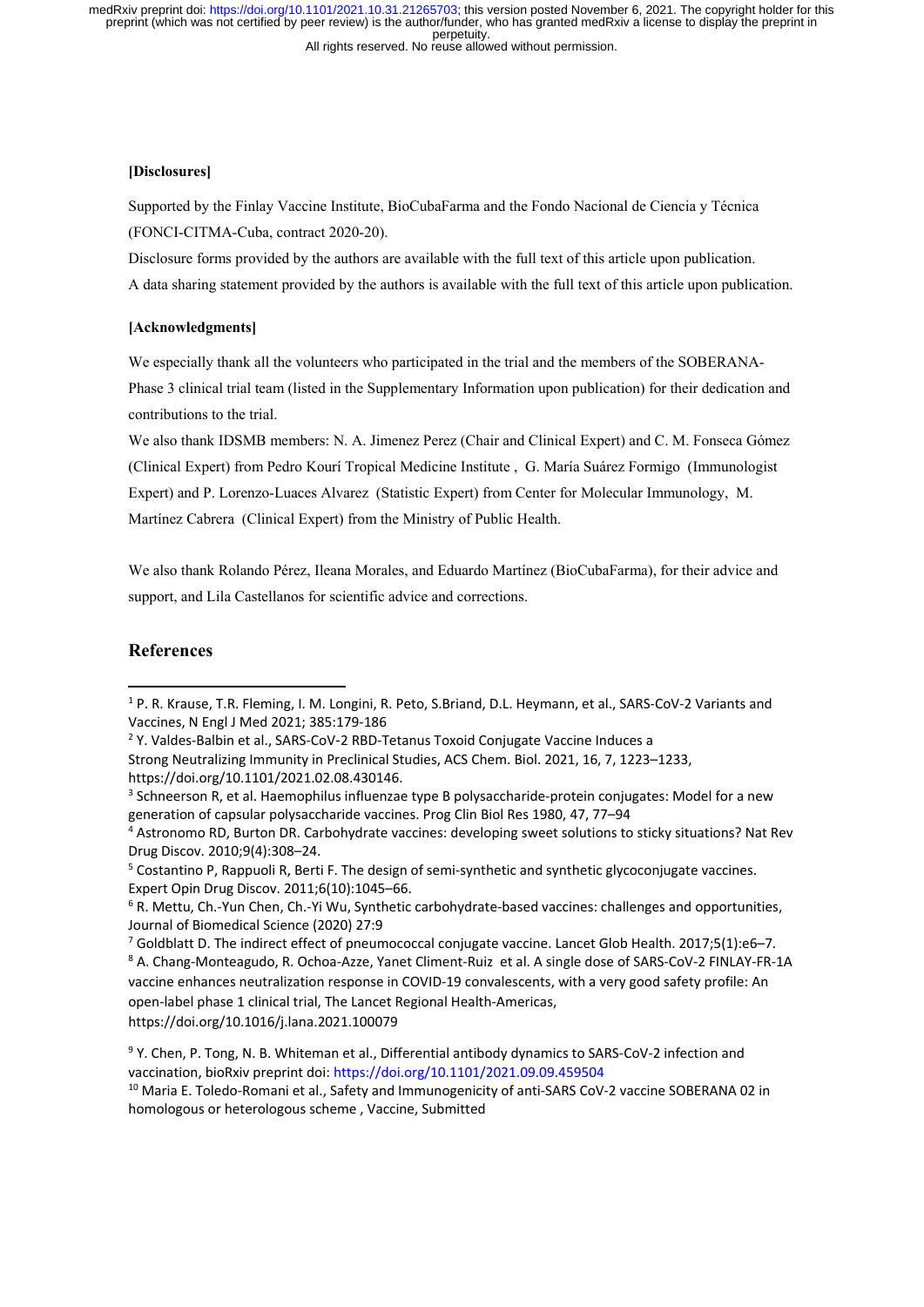All rights reserved. No reuse allowed without permission.

<sup>11</sup> D. Santana-Mederos et al., A COVID-19 vaccine candidate composed of SARS-CoV-2 RBD dimer and Neisseria meningitidis outer membrane vesicles, RSC Chemical Biology, Submitted

12 WHO consideration for an evaluation of COVID19 Vaccines. Point to consider for manufacturers of COVID 19 vaccines, Sept 2020

 $13$  S. Jangra et al., SARS-CoV-2 spike E484K mutation reduces antibody neutralization, The Lancet, Microbe, 2021, e284, https://doi.org/10.1016/ S2666‐5247(21)00068‐9

<sup>14</sup> G. Guzman et al., updated report of the "Pedro Kouri"Tropical Medicine Institute on the circulating strains of SARS COVID19 in Havana, personal communication.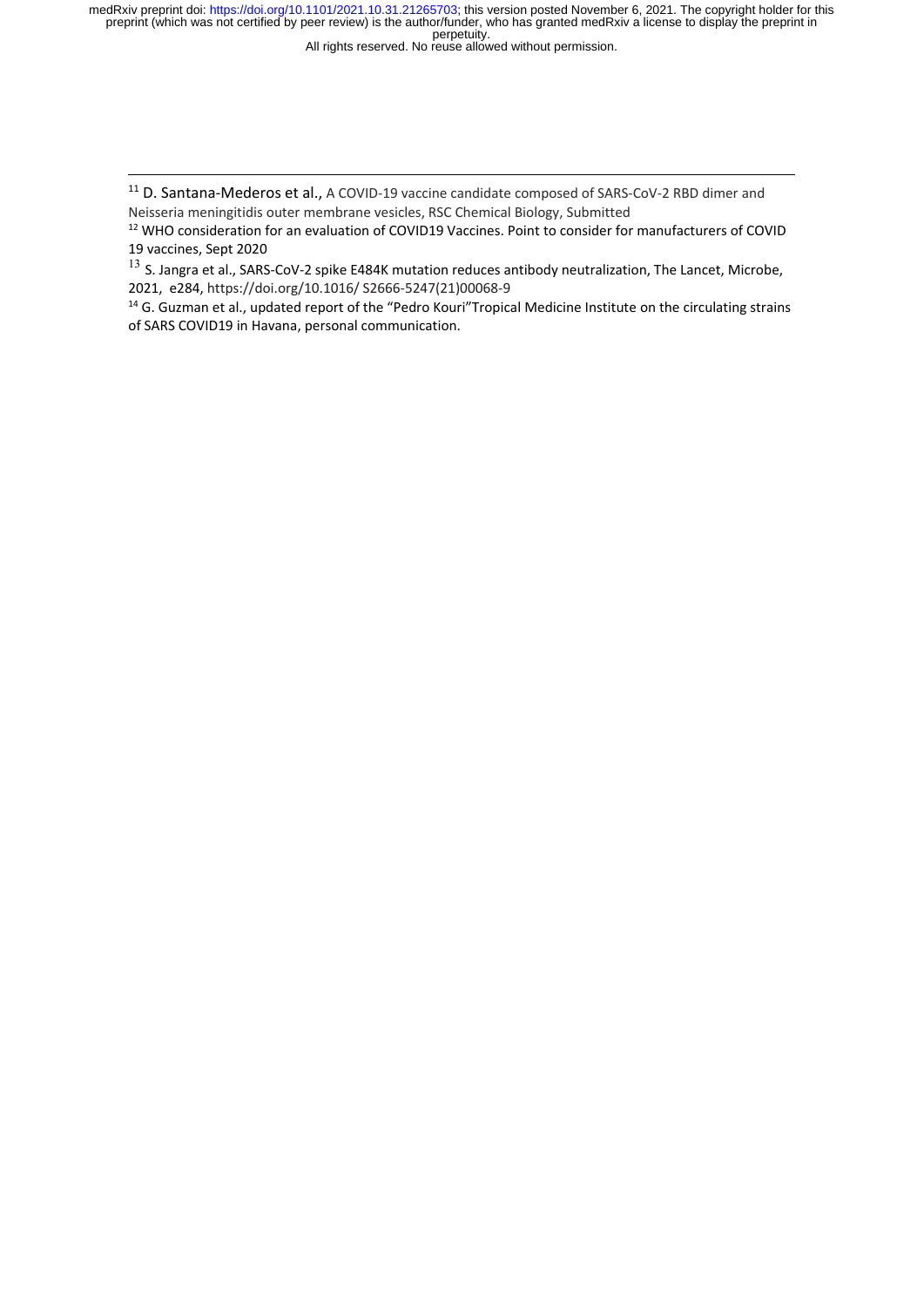

All rights reserved. No reuse allowed without permission.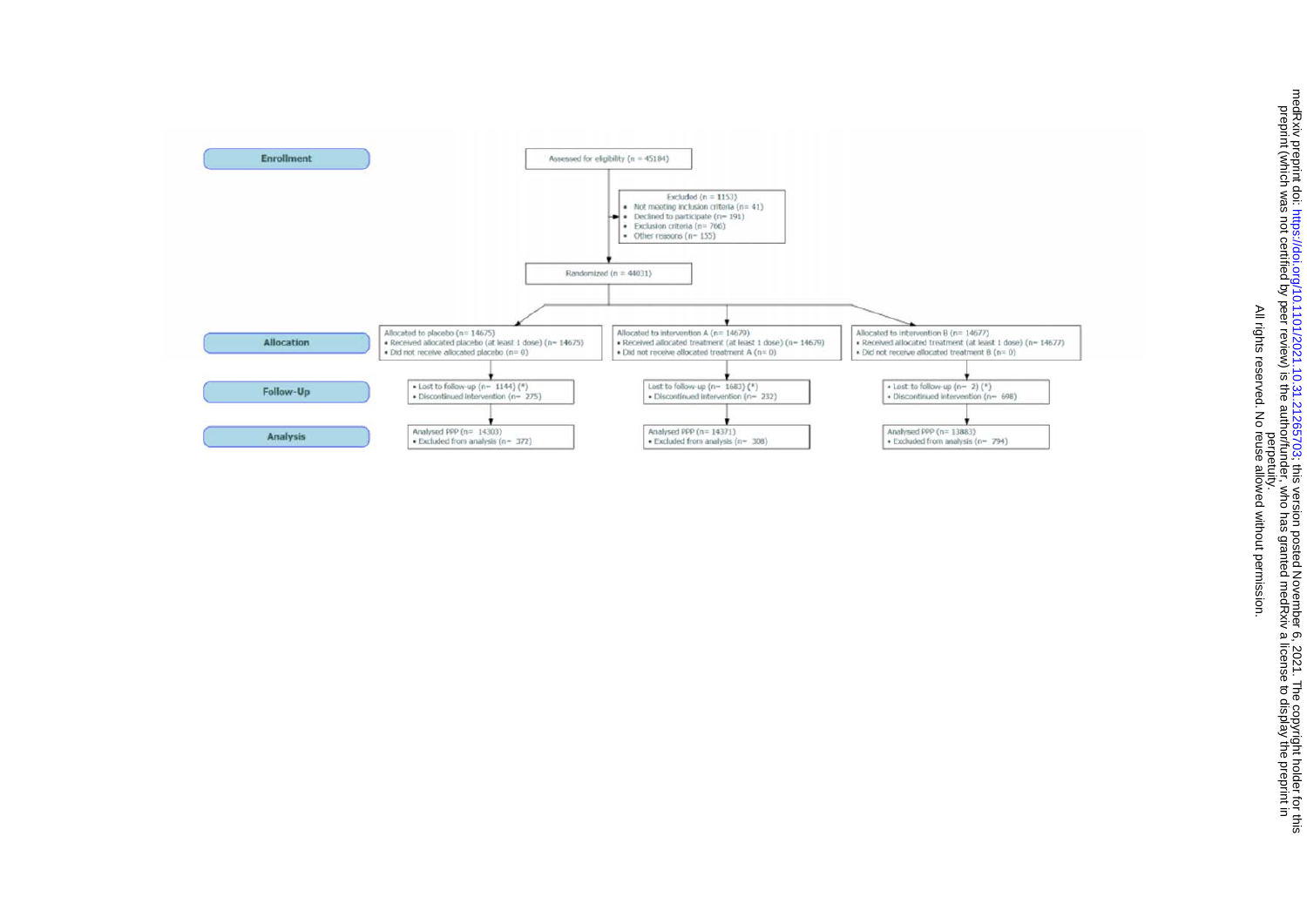All rights reserved. No reuse allowed without permission.

|                                                            |               |               | Treatment §   |               |
|------------------------------------------------------------|---------------|---------------|---------------|---------------|
|                                                            | Overall       | Placebo       | Group A       | Group B       |
| Characteristic                                             | $N = 44,0311$ | $N = 14,6751$ | $N = 14,6791$ | $N = 14,6771$ |
| Age - Mean (range) - years                                 | 48 (18-81)    | 48 (18-81)    | 48 (18-81)    | 49 (18-81)    |
| Race or ethnic group - n (%)                               |               |               |               |               |
| <b>Black</b>                                               | 7,276 (17)    | 2,453(17)     | 2,379 (16)    | 2,444(17)     |
| Mixed-race                                                 | 10,738 (24)   | 3,574 (24)    | 3,575 (24)    | 3,589 (24)    |
| White                                                      | 26,017 (59)   | 8,648 (59)    | 8,725 (59)    | 8,644 (59)    |
| Sex - n(%)                                                 |               |               |               |               |
| F                                                          | 23,102 (52)   | 7,662 (52)    | 7,694 (52)    | 7,746 (53)    |
| M                                                          | 20,929 (48)   | 7,013 (48)    | 6,985 (48)    | 6,931 (47)    |
| Comorbidities - n (%)*                                     | 18,074 (41)   | 5,968 (41)    | 6,064(41)     | 6,042(41)     |
| Asthma - n(%)                                              | 2,926(6.6)    | 994 (6.8)     | 945 (6.4)     | 987 (6.7)     |
| COPD - n (%)                                               | 311(0.7)      | 95(0.6)       | 104(0.7)      | 112 (0.8)     |
| Cancer - n (%)                                             | 263(0.6)      | 96(0.7)       | 79 (0.5)      | 88 (0.6)      |
| Obesity - n(%)                                             | 1,772 (4.0)   | 592 (4.0)     | 577 (3.9)     | 603(4.1)      |
| Cardiovascular disease n(%)                                | 1,336 (3.0)   | 454 (3.1)     | 430 (2.9)     | 452 (3.1)     |
| Diabetes mellitus n(%)                                     | 3,673(8.3)    | 1,194(8.1)    | 1,224(8.3)    | 1,255 (8.6)   |
| $CKD n(\%)$                                                | 111(0.3)      | 40(0.3)       | 36(0.2)       | 35(0.2)       |
| Immunodeficiency - n(%)                                    | 2,636(6.0)    | 870 (5.9)     | 872 (5.9)     | 894 (6.1)     |
| HBP- n (%)                                                 | 13,703 (31)   | 4,529 (31)    | 4,572 (31)    | 4,602 (31)    |
| Severe malnutrition n(%)                                   | 354 (0.8)     | 120 (0.8)     | 128 (0.9)     | 106(0.7)      |
| Age category and risk for severe Covid-19 (strata) - n (%) |               |               |               |               |
| $≥65$ years                                                | 7,908 (18)    | 2,634(18)     | 2,639(18)     | 2,635(18)     |
| 19-64 years                                                | 23,642 (54)   | 7,895 (54)    | 7,875 (54)    | 7,872 (54)    |
| 19-64 years with comorbidities                             | 12,481 (28)   | 4,146 (28)    | 4,165 (28)    | 4,170 (28)    |
| Baseline RT-PCR test - n (%)                               |               |               |               |               |
| Negative                                                   | 44,009 (100)  | 14,666 (100)  | 14,676 (100)  | 14,667 (100)  |
| Positive                                                   | $22 (-0.1)$   | $9$ (<0.1)    | $3 (-0.1)$    | $10 (-0.1)$   |
| Baseline IgM anti-SARS-CoV-2 rapid test - n (%)            |               |               |               |               |
| Negative                                                   | 44,013 (100)  | 14,670 (100)  | 14,673 (100)  | 14,670 (100)  |
| Positive                                                   | $18 (-0.1)$   | $5$ (<0.1)    | $6$ (<0.1)    | $7$ (<0.1)    |
| Baseline IgG anti-SARS-CoV-2 rapid test - n (%)            |               |               |               |               |
| Negative                                                   | 43,947 (100)  | 14,644 (100)  | 14,651 (100)  | 14,652 (100)  |
| Positive                                                   | 84 (0.2)      | 31(0.2)       | 28(0.2)       | 25(0.2)       |

# Table 1. Demographics and clinical characteristics at baseline.

1 Mean (Range) or Frequency (%)

§Treatment: Placebo; Group A: Two doses of SOBERANA 02, 28 days apart; Group B: Two doses of SOBERANA 02 and 1 dose of SOBERANA PLUS, 28 days apart

\*Participants with risk's comorbidities of severe COVID‐19 had at least one of these conditions: moderate‐to‐ severe asthma; chronic obstructive pulmonary disease (COPD); cancer; severe obesity (body mass index [the weight in kilograms divided by the square of the height in meters] ≥40), cardiovascular disease; diabetes (type 1or type 2); chronic kidney disease (CKD); controlled or uncontrolled high blood pressure (HBP), other immunodeficiency and severe malnutrition.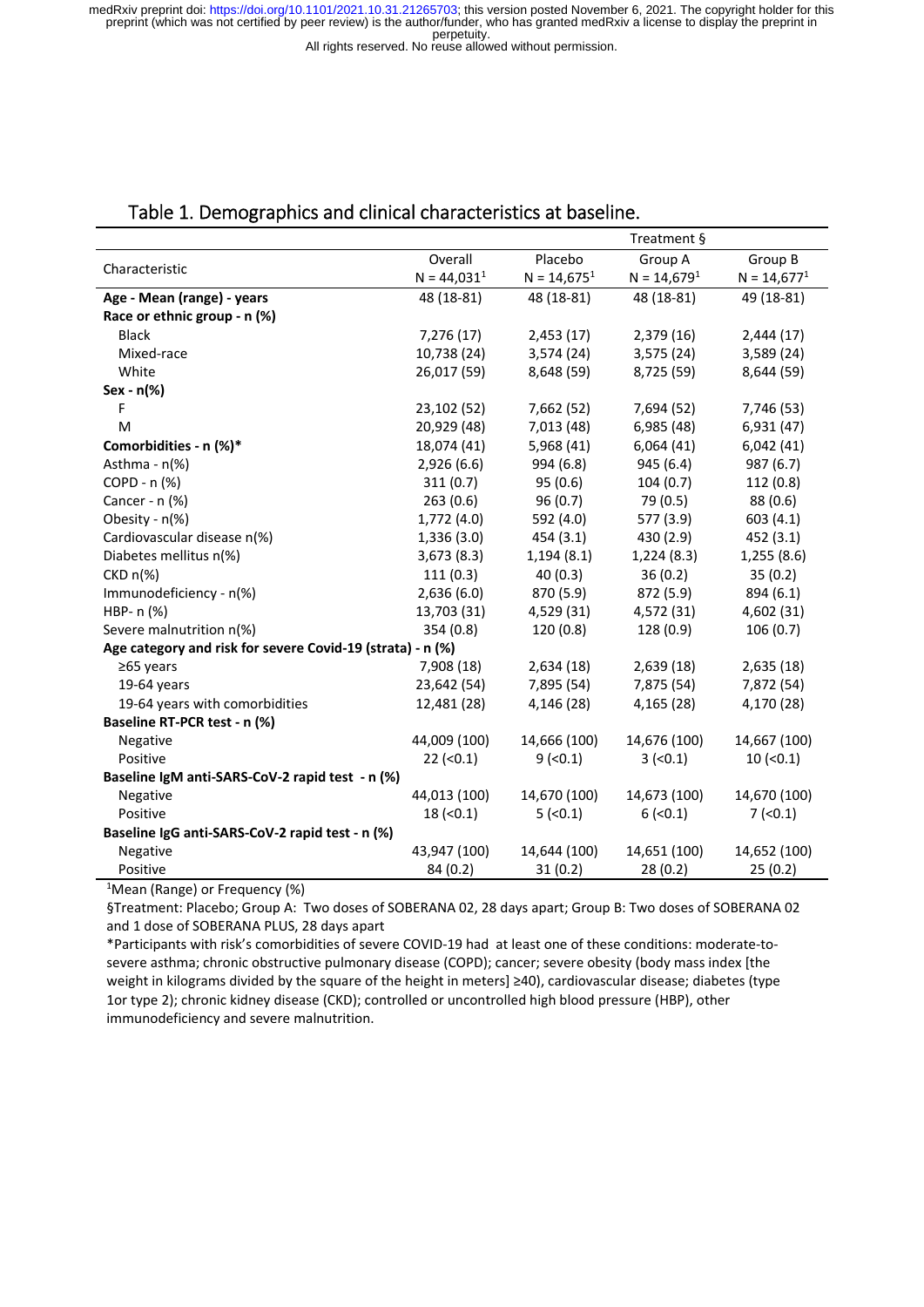All rights reserved. No reuse allowed without permission.

# **Figure 2.**





percentage of participants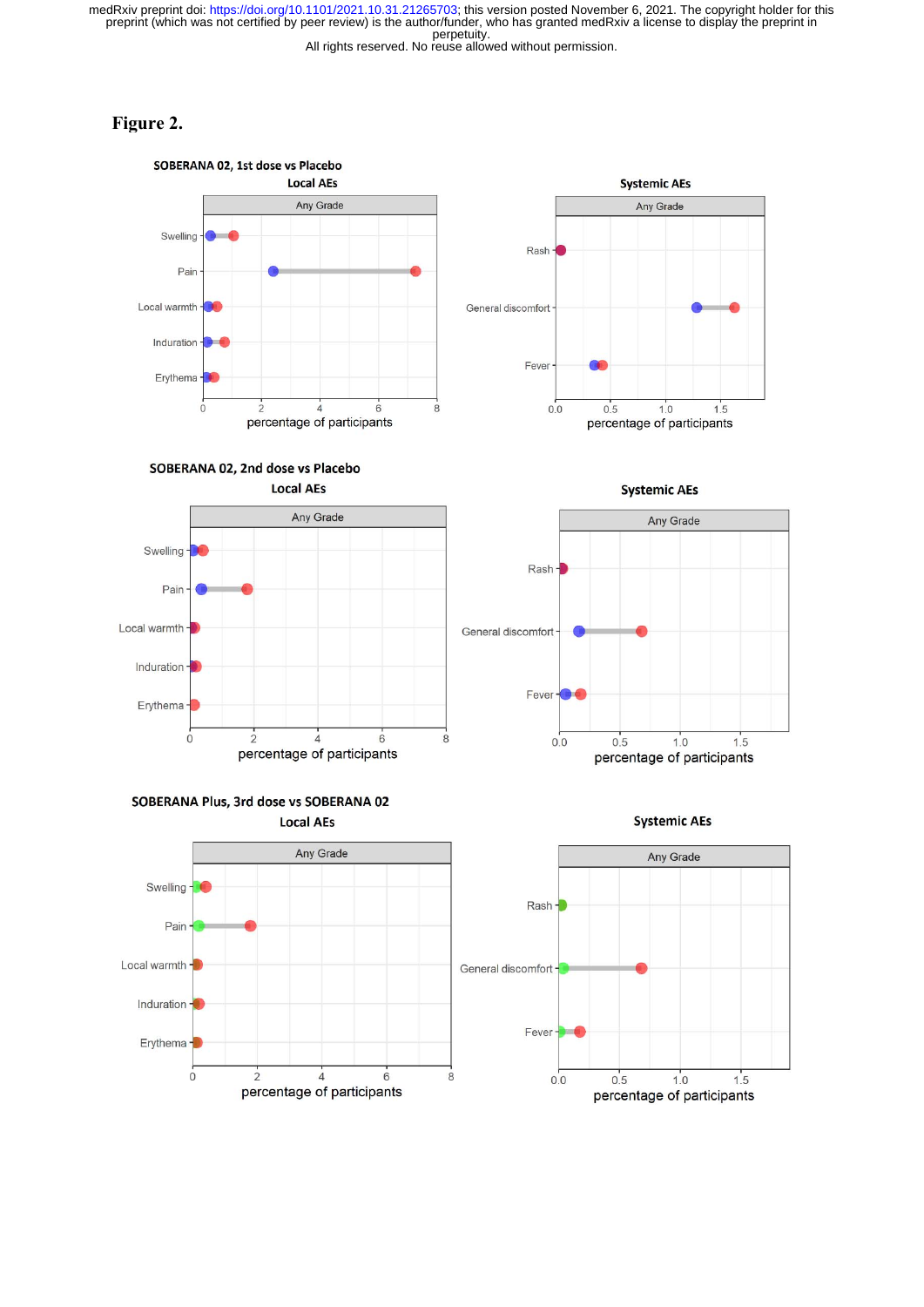All rights reserved. No reuse allowed without permission.

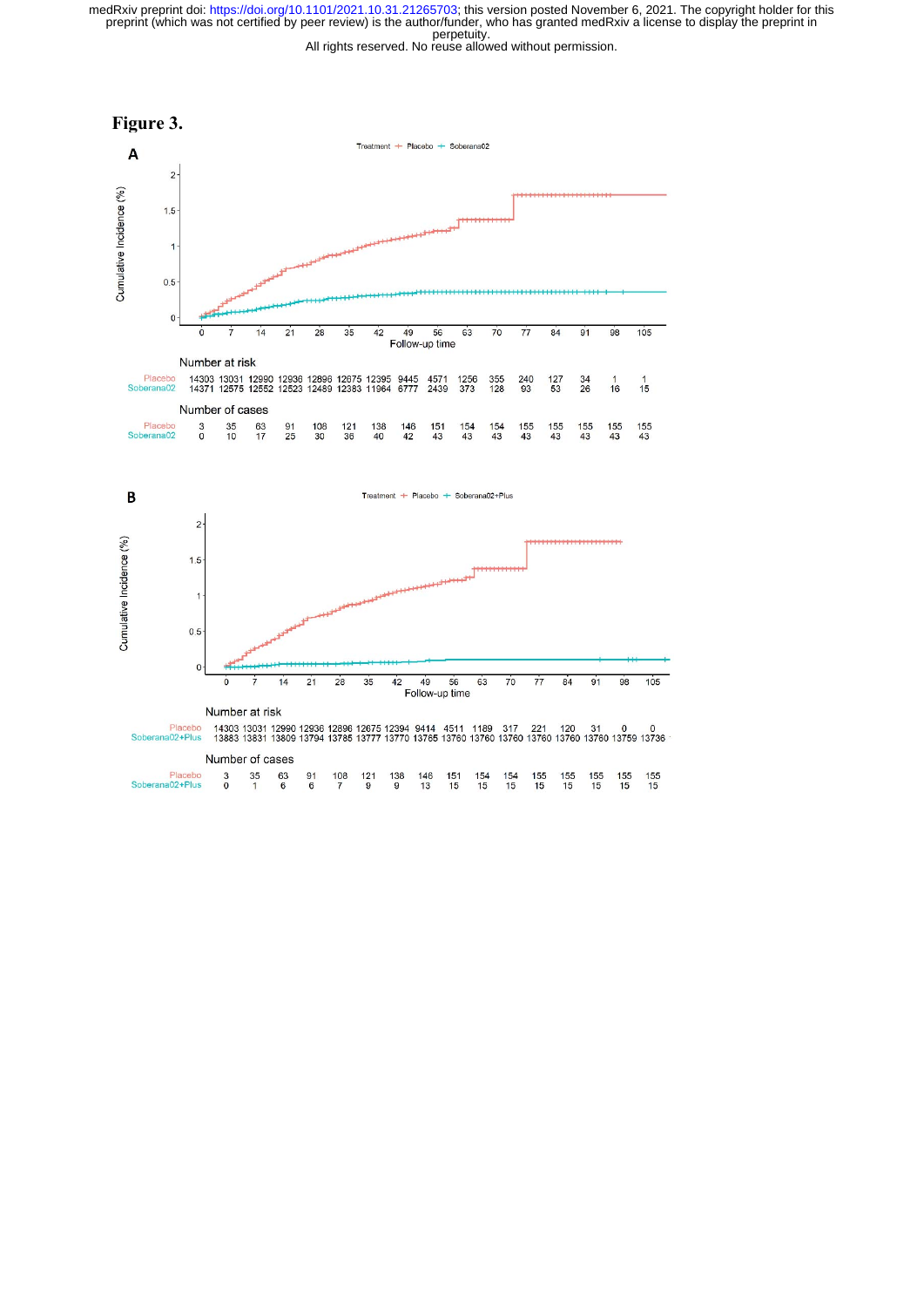All rights reserved. No reuse allowed without permission.

# **Figure 4.**

| A                                      | Vaccine Efficacy in preventing Symptomatic Covid19 disease: two doses schedule |            |    |     |     |     |      |                           |
|----------------------------------------|--------------------------------------------------------------------------------|------------|----|-----|-----|-----|------|---------------------------|
| Subgroup                               | Placebo                                                                        | Soberana02 |    |     |     |     |      | Vaccine Efficacy (95% CI) |
|                                        | (N:14303)                                                                      | (N:14371)  |    |     |     |     |      |                           |
| Global                                 |                                                                                |            |    |     |     |     |      |                           |
| PPP                                    | 155/14303                                                                      | 43/14371   |    |     |     |     |      | 71.0 (58.9-79.1)          |
| age                                    |                                                                                |            |    |     |     |     |      |                           |
| ≥19 to 64 yr                           | 133/11730                                                                      | 40/11783   |    |     |     |     |      | 68.0 (55.1-77.9)          |
| $≥65$ yr                               | 22/2573                                                                        | 3/2588     |    |     |     |     |      | 85.0 (48.8-95.4)          |
| comorbidity                            |                                                                                |            |    |     |     |     |      |                           |
| with comorbidity                       | 61/5814                                                                        | 18/5926    |    |     |     |     |      | 68.0 (46.3-81.3)          |
| without comorbidity                    | 93/8464                                                                        | 25/8424    |    |     |     |     |      | 72.0 (56.3-82.0)          |
| sex                                    |                                                                                |            |    |     |     |     |      |                           |
| Female                                 | 87/7456                                                                        | 26/7521    |    |     |     |     |      | 68.0 (51.1-79.6)          |
| Male                                   | 68/6847                                                                        | 17/6850    |    |     |     |     |      | 74.0 (55.1-84.5)          |
| skin color                             |                                                                                |            |    |     |     |     |      |                           |
| Black                                  | 27/2379                                                                        | 2/2332     |    |     |     |     |      | 92.0 (65.8-98.1)          |
| Mixed-race                             | 32/3485                                                                        | 14/3495    |    |     |     |     |      | 54.0 (12.9-75.2)          |
| White                                  | 96/8439                                                                        | 27/8544    |    |     |     |     |      | 71.0 (55.2-81.0)          |
| Age, risk for severe Covid-19 (strata) |                                                                                |            |    |     |     |     |      |                           |
| $≥65$ yr                               | 22/2573                                                                        | 3/2588     |    |     |     |     |      | 85.0 (48.8-95.4)          |
| 19 to 64 yr, with comorbidity          | 47/4025                                                                        | 16/4065    |    |     |     |     |      | 63.0 (35.2-79.2)          |
| 19 to 64 yr, without comorbidity       | 86/7705                                                                        | 24/7718    |    |     |     |     |      | 71.0 (54.8-81.7)          |
|                                        |                                                                                |            |    |     |     |     |      |                           |
|                                        |                                                                                |            | 0% | 25% | 50% | 75% | 100% |                           |

| в                                      | Vaccine Efficacy in preventing Symptomatic Covid19 disease: three doses schedule<br>Soberana02+PLUS<br>Placebo |           |           |            |                                    |  |
|----------------------------------------|----------------------------------------------------------------------------------------------------------------|-----------|-----------|------------|------------------------------------|--|
| Subgroup                               | (N:14303)                                                                                                      | (N:13883) |           |            | Vaccine Efficacy (95% CI)          |  |
| Global                                 |                                                                                                                |           |           |            |                                    |  |
| PP                                     | 155/14303                                                                                                      | 15/13883  |           |            | H <sub>2</sub><br>92.4 (86.9-95.6) |  |
| age                                    |                                                                                                                |           |           |            |                                    |  |
| ≥19 to 64 yr                           | 133/11730                                                                                                      | 11/11400  |           |            | H<br>93.8 (88.2-96.7)              |  |
| $\geq 65$ yr                           | 22/2573                                                                                                        | 4/2483    |           |            | 83.4 (51.7-94.3)                   |  |
| comorbidity                            |                                                                                                                |           |           |            |                                    |  |
| with comorbidity                       | 61/5814                                                                                                        | 9/5722    |           |            | 88.7 (76.6-94.6)                   |  |
| without comorbidity                    | 93/8464                                                                                                        | 6/8145    |           |            | 94.8 (87.9-97.7)<br>н              |  |
| sex                                    |                                                                                                                |           |           |            |                                    |  |
| Female                                 | 87/7456                                                                                                        | 11/7334   |           | н          | $90.2(81.5-94.8)$                  |  |
| Male                                   | 68/6847                                                                                                        | 4/6549    |           |            | 95.5 (86.9-98.4)<br>н              |  |
| skin color                             |                                                                                                                |           |           |            |                                    |  |
| <b>Black</b>                           | 27/2379                                                                                                        | 3/2319    |           |            | 93.7 (75.3-98.4)                   |  |
| Mixed-race                             | 32/3454                                                                                                        | 7/3333    |           |            | 81.3 (57.6-91.8)                   |  |
| White                                  | 96/8439                                                                                                        | 5/8194    |           |            | н<br>95.8 (89.5-98.3)              |  |
| Age, risk for severe Covid-19 (strata) |                                                                                                                |           |           |            |                                    |  |
| $265$ yr                               | 22/2573                                                                                                        | 4/2483    |           |            | 83.4 (51.7-94.3)                   |  |
| 19 to 64 yr, with comorbidity          | 47/4025                                                                                                        | 6/3958    |           |            | 91.0 (77.8-96.4)                   |  |
| 19 to 64 yr, without comorbidity       | 86/7705                                                                                                        | 5/7442    |           |            | 95.3 (88.4-98.1)<br>н              |  |
|                                        |                                                                                                                |           | 0%<br>25% | 50%<br>75% | 100%                               |  |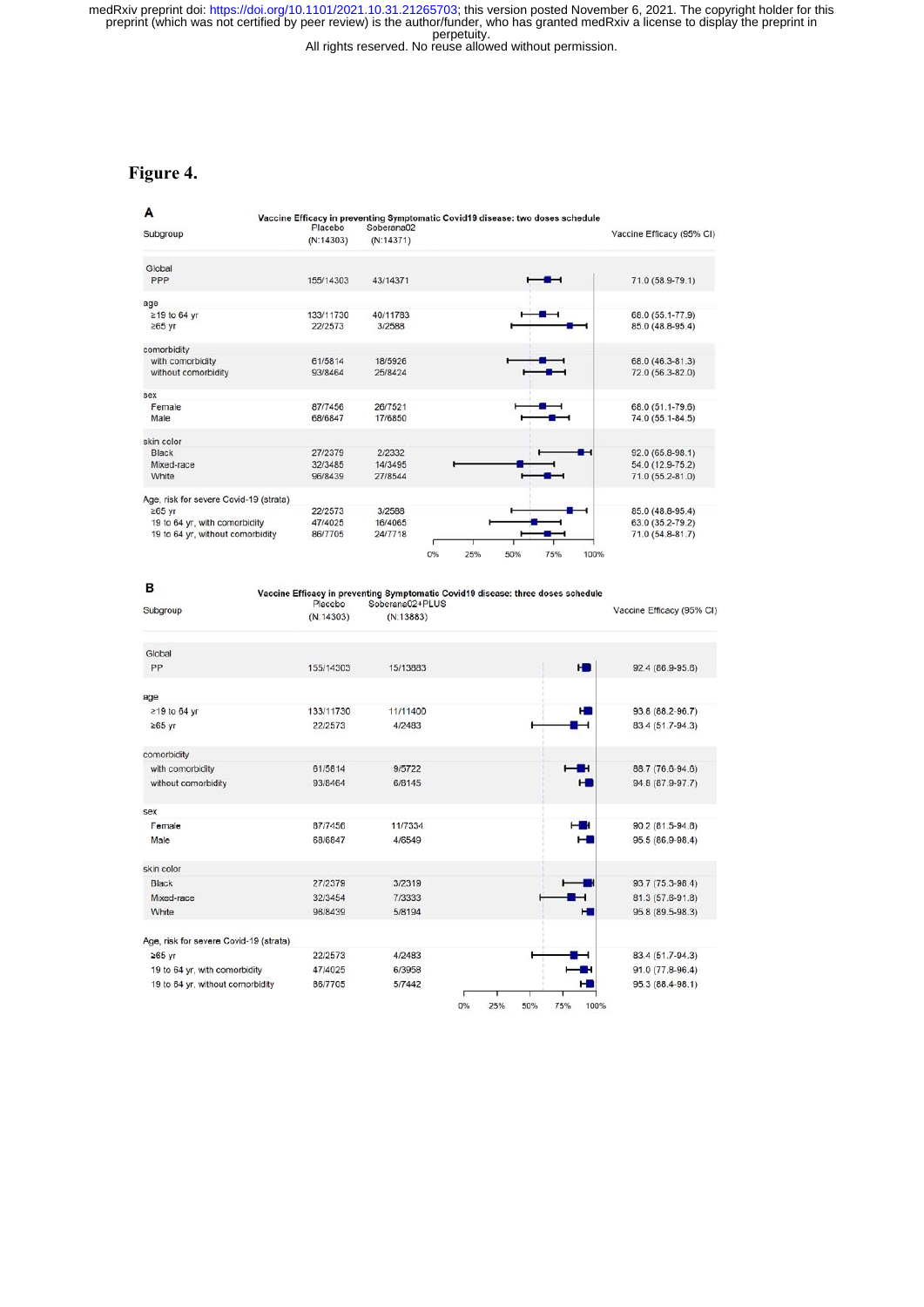## **Captions**

### **Figure 1.Enrollment and Outcomes.**

§ Safety population included all the participants who had undergone randomization and received at least one dose of the SOBERANA 02 vaccine or placebo. For SOBERANA 02, two-dose schedule efficacy was measure for individuals receiving both doses of vaccine or placebo. For SOBERANA 02 + SOBERANA Plus, three-dose heterologous schedule efficacy considered individuals receiving the planned three doses or two doses of placebo The primary end point was analyzed in the per-protocol population (PPP)\* which included participants who were seronegative at baseline, had no major protocol deviations and were not confirmed as positive COVID19 before day 14 after the last dose (considered as Time 0 for follow-up) Footnote: §Exclusion criteria: acute infection disease on previous 7 days, mental disorders, known history of COVID-19, history of hypersensitivity to components of the formulations, tetanus toxoid vaccine in the last 3 months, previous SARS-CoV-2 vaccine, any immunomodulatory therapy in the last month, pregnancy, puerperium or breastfeeding, uncontrolled chronic diseases, HIV, unstabilized malignant disease or under chemotherapy and/or radiotherapy. \*"Lost of follow-up" and "discontinued intervention" were not excluded from the analysis

# **Figure 2. Solicited Local and Systemic Adverse Events.**

The percentage of participants with solicited local and systemic AEs during the 7 days after each vaccination (any grade: mild, moderate, severe) compared by treatment:  $1<sup>st</sup>$  and  $2<sup>nd</sup>$ dose SOBERANA 02 ● vs Placebo ● ; 3<sup>rd</sup> dose SOBERANA Plus ● vs Soberana 02 ● (average from  $1<sup>st</sup>$  and  $2<sup>nd</sup>$  dose)

#### **Figure 3. Cumulative Incidence of Symptomatic COVID-19 in the Per-Protocol**

**Population.** The timing of surveillance for symptomatic COVID-19 began on day 14 after the last dose (marked as Time 0 in figures) in the per-protocol population ) through approximately the first 3 months of follow-up.